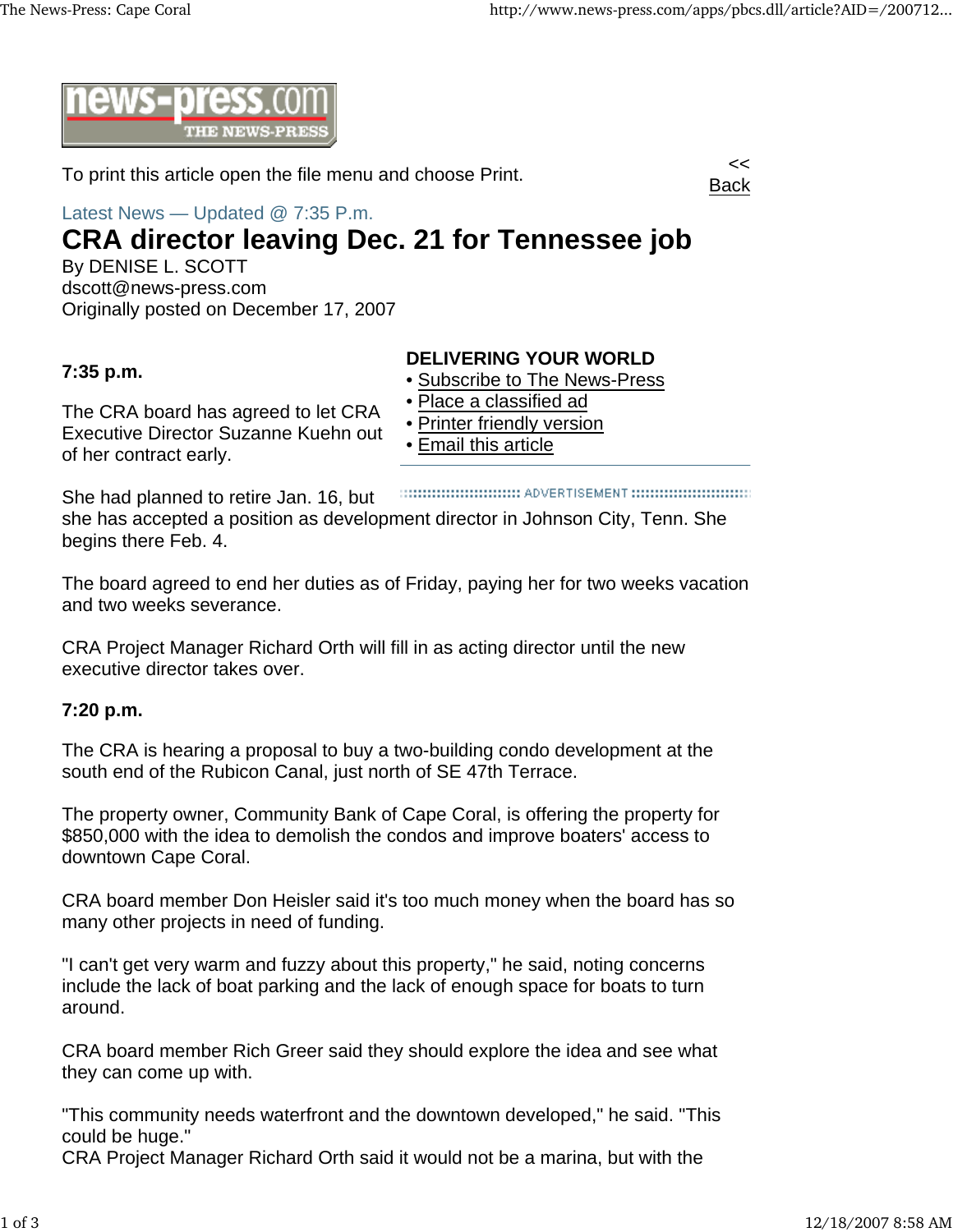removal of condos and dredging, the space would allow for six to eight boat slips.

#### **6:45 p.m.**

The CRA board is hearing an informational presentation from Village Square LLC about the planned Village Square, a mix of two 14-story residential towers and 251,000 square feet of commercial, including retail, office, restaurants and parking garage in a pedestrian-friendly area between SE 47th Terrace and Cape Coral Parkway.

The developer is in the process of submitting a planned development project application with the city of Cape Coral. He is presenting to the CRA board because the project lies within CRA boundaries.

#### **5:55 p.m.**

The CRA board quickly voted to offer the executive director position to Glenn F. Lyons, president of an affordable housing development company in Calgary, Alberta, Canada.

The second choice is Christopher Norton, director of economic and neighborhood development for the city of Palm Bay.

CRA board member Jason Tramonte will participate in the job offer negotiations with Lyons.

#### **3:50 p.m.**

The Downtown Cape Coral Community Redevelopment Agency board will meet tonight to select a replacement for retiring Executive Director Suzanne Kuehn.

Forty-one applicants were narrowed to six finalists, who then came to Cape Coral over the weekend for interviews.

Board Chairman John Jacobsen said a straw poll of board members and city staff was taken at that meeting, unofficially narrowing their top picks to Glenn F. Lyons, Christopher R. Norton and Richard J. Reade.

Lyons is president of an affordable housing development company in Calgary, Alberta, Canada. Norton is director of economic and neighborhood development for the city of Palm Bay. Reade is former city manager of Davenport.

Jacobsen said tonight's meeting, which starts at 5:30 in City Council Chambers, will officially narrow the list from six to two or three. The final vote will be made only by the CRA board, not city staff.

"We'll eliminate the ones we don't need to talk about," he said. "Then we'll make our top choice from that."

Jacobsen said there is a slight chance the board won't be able to choose tonight. If that happens, two finalists would be brought back for more interviews.